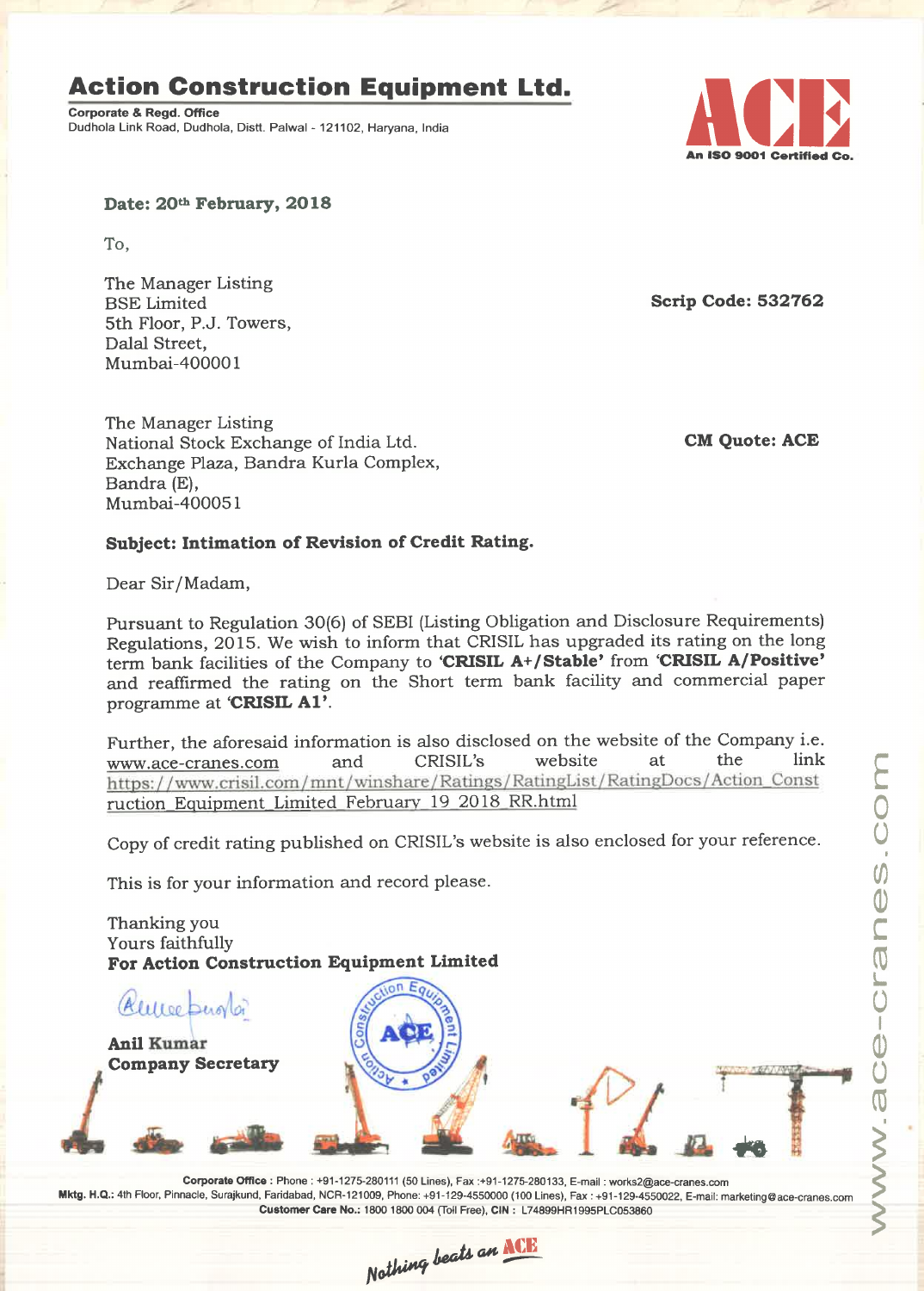

## Rating Rationale

February 19, 2018 | Mumbai

# Action Construction Equipment Limited

Long-term rating upgraded to 'CRISIL A+/Stable'; short-term rating reaffirmed

## Rating Action

| ∥ Total Bank Loan Facilities Rated | Rs.295 Crore                                         |
|------------------------------------|------------------------------------------------------|
| Long Term Rating                   | CRISIL A+/Stable (Upgraded from 'CRISIL A/Positive') |
| Short Term Rating                  | <b>CRISIL A1 (Reaffirmed)</b>                        |

| Rs.25 Crore Commercial Paper Programme | CRISIL A1 (Reaffirmed) |
|----------------------------------------|------------------------|
|                                        |                        |

 $1$  crore = 10 million

Refer to annexure for Details of Instruments & Bank Facilities

## Detailed Rationale

CRISIL has upgraded its rating on the long-term bank facilities of Action Construction Equipment Ltd (ACE) to 'CRISIL A+/Stable' from 'CRISIL A/Positive', and reaffirmed the rating on the short-term bank facility and commercial paper programme at 'CRISIL A1'.

The rating upgrade reflects expectation of continued improvement in the business risk profile over medium term, driven by sustained pick-up in demand from the construction sector, particularly roads. In the nine months ended December 31, 2017, revenue increased by 38% compared with the corresponding period of the previous fiscal, driven by higher investments and execution in the road sector. This led to an improvement in the operating margin to 7.5% from 5.9% over this period because of higher absorption of fixed costs. However, overall debt increased to Rs 140 crore as on September 30, 2017, mainly on account of higher working capital requirement commensurate with the increased business.

The improved operational performance has resulted in better debt protection metrics. Net cash accrual to total debt and interest coverage ratios are estimated at over 0.3 time and 6 times, respectively, for fiscal 2018, as against 0.22 time and 3.21 times, respectively, in fiscal 2017. The return on capital employed (RoCE) is also expected to improve to over 15% from 9.2% in fiscal 2017. The gearing is estimated to remain low at below 0.50 time as of March 31, 2018.

The ratings reflect a diversified customer base in the material-handling equipment, cranes, and tractor industries, a strong market position in the cranes business, and comfortable liquidity. These strengths are partially offset by vulnerability to cyclicality in infrastructure investment in India, susceptibility of profitability to volatility in raw material prices, and high operating leverage.

## Analytical Approach

For arriving at the ratings, CRISIL has combined the business and financial risk profiles of ACE and its subsidiaries, Frested Ltd (100% subsidiary), SC Forma SA (89.50%), and Namo Metals (90%). That's because all the entities, collectively referred to herein as ACE, have the same promoters and management, a common marketing network, and strong business and financial linkages.

CRISIL has changed its analytical approach and has treated the entire outstanding preference shares of Rs 30 crore as on March 2017 as debt as per its criteria for preference share capital, from the earlier approach of treating it as 50% debt and 50% equity. That's because CRISIL now expects these shares to be redeemed over the medium term on account of higher cash accrual.

#### Key Rating Drivers & Detailed Description **Strengths**

\* Diversified customer profile: The product portfolio comprises cranes, material handling equipment, construction equipment, and agriculture equipment. This diverse product range enables the company to cater to multiple end-user industries. Moreover, it has a strong market position in the 'pick-and-carry' crane segment.

\* Adequate financial risk profile: That's because of a robust capital structure and healthy debt protection metrics. Furthermore, there was an unencumbered cash and cash equivalent balance of Rs 38 crore as on March 31, 2017.

#### Weakness

\* Vulnerability of revenue to cyclicality in infrastructure investments in India: As the company primarily caters to construction and infrastructure sectors, growth in business is directly linked to level of investments, both by government and private players, which is dependent on economic growth in the country, and hence, is inherently cyclical in nature.

\* Susceptibility of profitability to volatility in raw material prices, and a high operating leverage: Operating profitability is susceptible to movements in input prices with steel being the major raw material. Profitability is also constrained by inability to pass on any increase in raw material costs in full to the customers given the competitive nature of the construction equipment industry.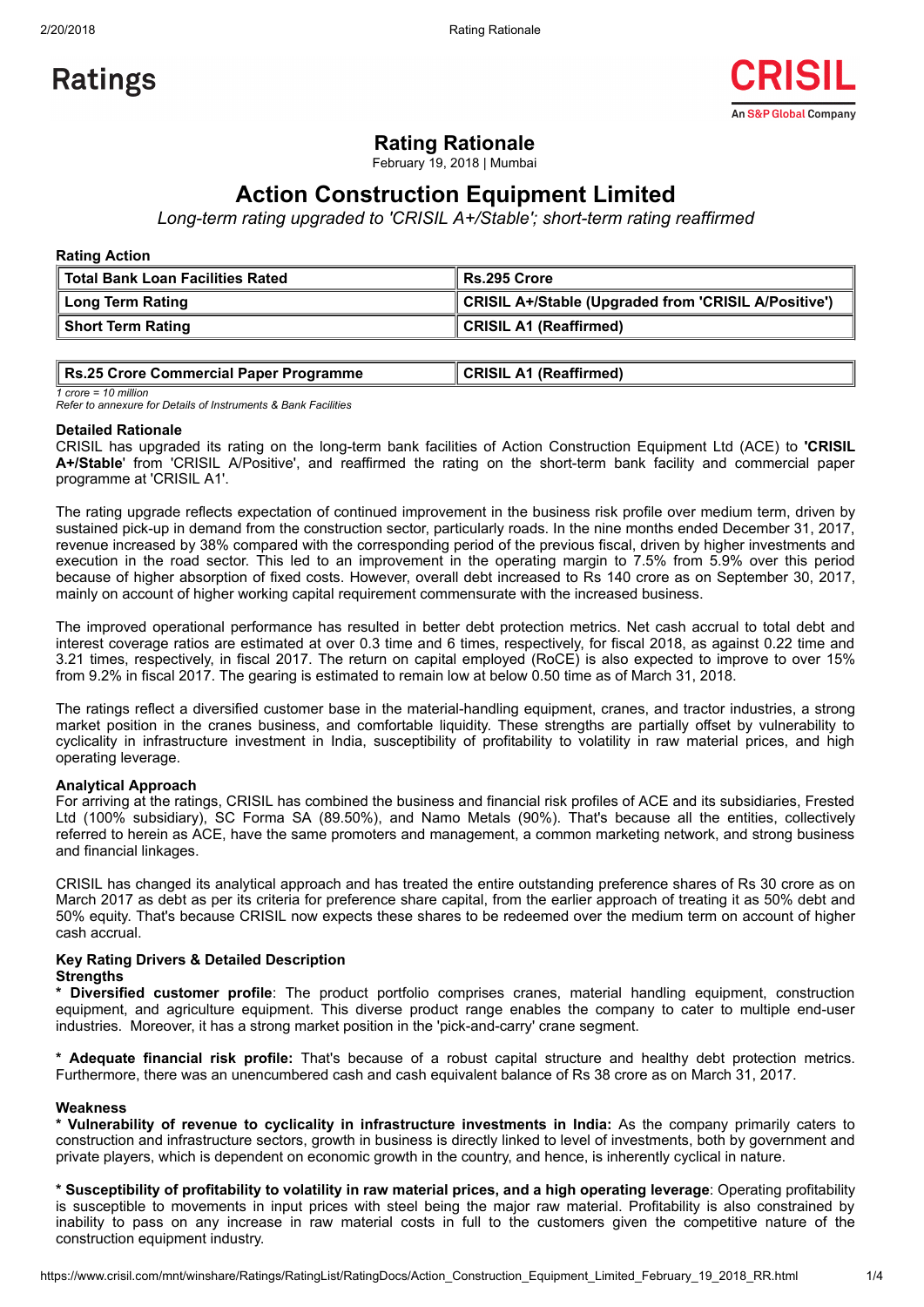## Outlook: Stable

CRISIL believes the operating performance will continue to improve at a steady pace over the medium term. The outlook may be revised to 'Positive' in case of substantial improvement in market share or further diversification of the product portfolio, leading to considerable improvement in the business risk profile. The outlook may be revised to 'Negative' in case of lower-than-expected growth in sales and profitability, and/or higher-than-expected debt either due to subdued offtake of ACE's products or large working capital requirement, adversely affecting the debt protection metrics and liquidity.

## About the Company

Incorporated in 1995, ACE caters to the construction equipment industry. It has four manufacturing facilities at Ballabhgarh and Dhudholla in Faridabad, Haryana. Products include hydraulic mobile cranes, mobile and fixed-tower cranes, lorry-loader cranes, crawler cranes, back hoe and wheeled loaders, forklift trucks, tractors, combined harvesters, and rotavators. The company has more than 10,000 customers, including industry leaders such as Simplex Infrastructure Ltd, Larsen and Toubro Ltd ('CRISIL AAA/FAAA/Stable/CRISIL A1+'), Reliance Industries Ltd ('CRISIL AAA/Stable/CRISIL A1+'), NCC Ltd, and NTPC Ltd ('CRISIL AAA/FAAA/Stable/CRISIL A1+').

ACE merged ACE TC Rentals Pvt Ltd with itself with effect from April 1, 2014. This company, owned by ACE's promoters, undertook equipment leasing.

#### Key Financial Indicators

| As on/for the period ended March 31 |                  | 2017 | 2016 |
|-------------------------------------|------------------|------|------|
| Revenue                             | <b>Rs Crores</b> | 751  | 637  |
| <b>Profit after tax (PAT)</b>       | <b>Rs Crores</b> | 19   |      |
| <b>PAT Margins</b>                  | %                | 2.6  |      |
| Adjusted debt/adjusted networth     | Times            | 0.44 | 0.62 |
| Interest coverage                   | <b>Times</b>     | 3.21 | 2.85 |

Any other information: Not applicable

## Note on complexity levels of the rated instrument:

CRISIL complexity levels are assigned to various types of financial instruments. The CRISIL complexity levels are available on [www.crisil.com/complexity-levels](http://www.crisil.com/complexity-levels). Users are advised to refer to the CRISIL complexity levels for instruments that they consider for investment. Users may also call the Customer Service Helpdesk with queries on specific instruments.

## Annexure - Details of Instrument(s)

| <b>ISIN</b> | Name of instrument                    | Date of<br>allotment | Coupon rate<br>(%) | <b>Maturity date</b> | <b>Issue (Rs</b><br>Cr) | <b>Rating outstanding</b><br>with Outlook |
|-------------|---------------------------------------|----------------------|--------------------|----------------------|-------------------------|-------------------------------------------|
| NA          | Cash Credit\$                         | <b>NA</b>            | <b>NA</b>          | <b>NA</b>            | 95                      | <b>CRISIL A+/Stable</b>                   |
| NA          | Letter of credit & Bank<br>Guarantee* | <b>NA</b>            | <b>NA</b>          | <b>NA</b>            | 40                      | CRISIL A+/Stable                          |
| <b>NA</b>   | Letter of credit & Bank<br>Guarantee  | <b>NA</b>            | <b>NA</b>          | <b>NA</b>            | 135                     | <b>CRISIL A1</b>                          |
| <b>NA</b>   | Term Loan                             | <b>NA</b>            | <b>NA</b>          | Mar-22               | 25                      | <b>CRISIL A+/Stable</b>                   |
| <b>NA</b>   | <b>Commercial Paper</b>               | <b>NA</b>            | <b>NA</b>          | 7-365 days           | 25                      | <b>CRISIL A1</b>                          |
|             |                                       |                      |                    |                      |                         |                                           |

\$Interchangeable with letter of credit or bank guarantee to the extent of Rs 5 crore

\*Interchangeable with cash credit to the extent of Rs 40 crore

#### Annexure - Rating History for last 3 Years

|                                              |           | Current |                                                                |      | 2018 (History)          |          | 2017                                                            |          | 2016                                              |          | 2015                        | <b>Start of</b><br>2015         |
|----------------------------------------------|-----------|---------|----------------------------------------------------------------|------|-------------------------|----------|-----------------------------------------------------------------|----------|---------------------------------------------------|----------|-----------------------------|---------------------------------|
| <b>Instrument</b>                            | Type      | Quantum | Rating                                                         | Date | Rating                  | Date     | Rating                                                          | Date     | Rating                                            | Date     | Rating                      | Rating                          |
| Commercial<br>Paper                          | <b>ST</b> | 25      | <b>CRISIL</b><br>A <sub>1</sub>                                |      | No<br>Rating<br>Change  |          | No Rating<br>Change                                             |          | No<br>Rating<br>Change                            | 24-06-15 | <b>CRISIL A1</b>            |                                 |
| <b>Fund-based</b><br><b>Bank Facilities</b>  | LT/ST     | 120     | CRISIL<br>A+/Stable                                            |      | No.<br>Rating<br>Change | 23-06-17 | <b>CRISIL</b><br>A/Positive                                     | 16-06-16 | <b>CRISIL</b><br>A/Stable                         | 24-06-15 | <b>CRISIL</b><br>A/Negative | <b>CRISIL</b><br>A/Stable       |
| Non Fund-<br>based Bank<br><b>Facilities</b> | LT/ST     | 175     | <b>CRISIL</b><br>A+/Stable/<br><b>CRISIL</b><br>A <sub>1</sub> |      | No<br>Rating<br>Change  | 23-06-17 | <b>CRISIL</b><br>A/Positive/<br><b>CRISIL</b><br>A <sub>1</sub> | 16-06-16 | <b>CRISIL</b><br>A/Stable/<br><b>CRISIL</b><br>A1 |          | No Rating<br>Change         | <b>CRISIL</b><br>A <sub>1</sub> |

Table reflects instances where rating is changed or freshly assigned. 'No Rating Change' implies that there was no rating change under the release.

#### Annexure - Details of various bank facilities

| <b>Current facilities</b>                   |                      |                            | <b>Previous facilities</b>                  |                      |                                    |
|---------------------------------------------|----------------------|----------------------------|---------------------------------------------|----------------------|------------------------------------|
| <b>Facility</b>                             | Amount<br>(Rs.Crore) | Rating                     | <b>Facility</b>                             | Amount<br>(Rs.Crore) | Rating                             |
| <b>Cash Credits</b>                         | 95                   | <b>CRISIL</b><br>A+/Stable | <b>Cash Credits</b>                         | 95                   | <b>CRISIL</b><br><b>A/Positive</b> |
| Letter of credit & Bank<br>Guarantee*       | 40                   | <b>CRISIL</b><br>A+/Stable | Letter of credit & Bank<br>Guarantee*       | 40                   | <b>CRISIL</b><br><b>A/Positive</b> |
| Letter of credit & Bank<br><b>Guarantee</b> | 135                  | <b>CRISIL A1</b>           | Letter of credit & Bank<br><b>Guarantee</b> | 135                  | <b>CRISIL A1</b>                   |
| <b>Term Loan</b>                            | 25                   | <b>CRISIL</b><br>A+/Stable | <b>Term Loan</b>                            | 25                   | <b>CRISIL</b><br><b>A/Positive</b> |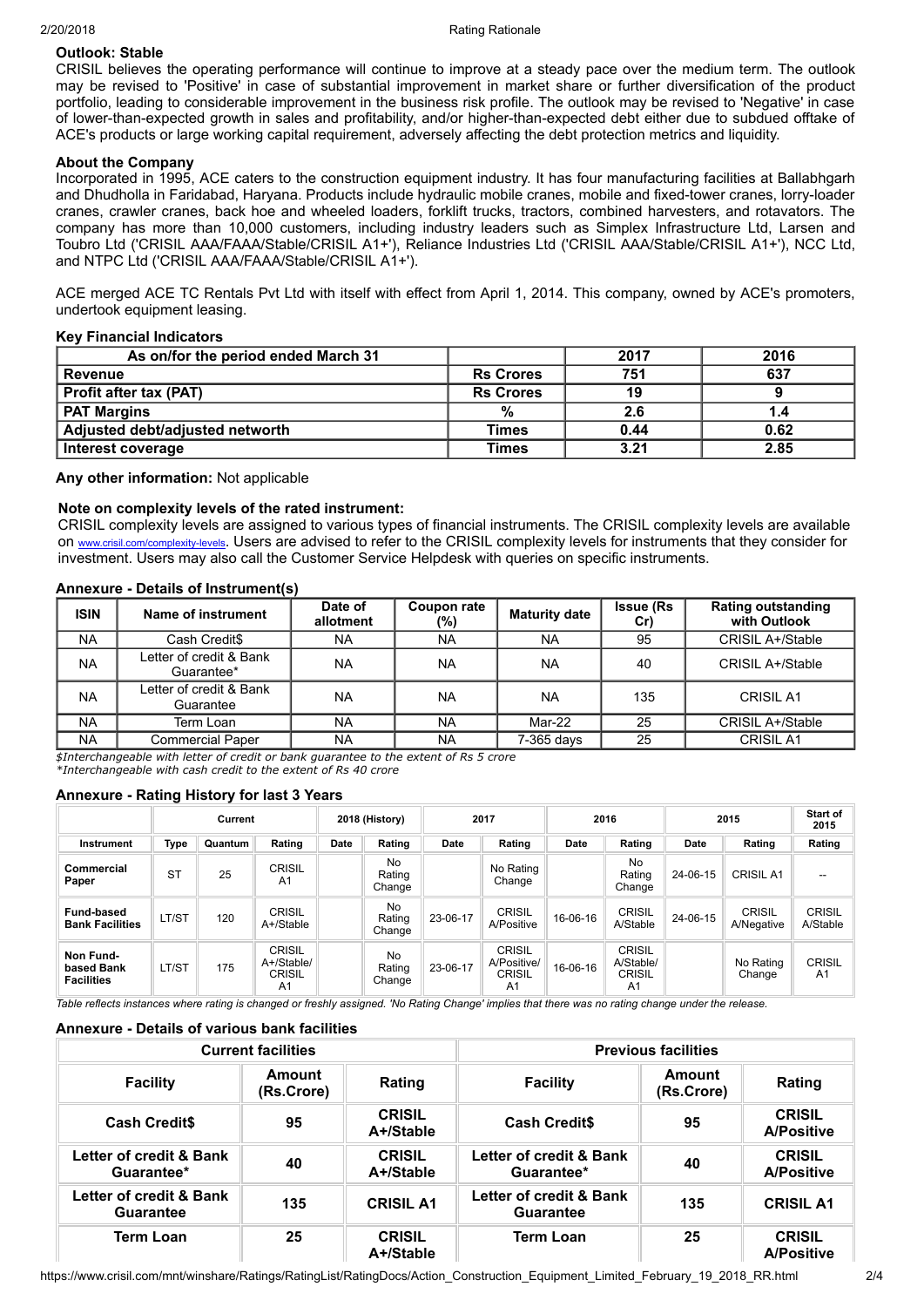| 2/20/2018 |  | <b>Rating Rationale</b> |  |
|-----------|--|-------------------------|--|
|           |  |                         |  |

| <b>Total</b>                                                                                                                                            | 295                                         | -- | Total | 295 | -- |  |  |
|---------------------------------------------------------------------------------------------------------------------------------------------------------|---------------------------------------------|----|-------|-----|----|--|--|
| \$Interchangeable with letter of credit or bank quarantee to the extent of Rs 5 crore<br>*Interchangeable with cash credit to the extent of Rs 40 crore |                                             |    |       |     |    |  |  |
| Links to related criteria                                                                                                                               |                                             |    |       |     |    |  |  |
|                                                                                                                                                         | <b>CRISILS Approach to Financial Ratios</b> |    |       |     |    |  |  |
| <b>CRISILs Bank Loan Ratings - process, scale and default recognition</b>                                                                               |                                             |    |       |     |    |  |  |
| Rating criteria for manufaturing and service sector companies                                                                                           |                                             |    |       |     |    |  |  |

Rating Criteria for [Engineering](http://www.crisil.com/Ratings/SectorMethodology/MethodologyDocs/criteria/Rating%20Criteria%20for%20Engineering%20Sector.pdf) Sector

[CRISILs](http://www.crisil.com/Ratings/SectorMethodology/MethodologyDocs/criteria/CRISILs%20Criteria%20for%20rating%20short%20term%20debt.pdf) Criteria for rating short term debt

## For further information contact:

| <b>Media Relations</b>                                                                                                                                                                                                                                                                 | <b>Analytical Contacts</b>                                                                                                                                                                                                                      | <b>Customer Service Helpdesk</b>                                                                                                             |
|----------------------------------------------------------------------------------------------------------------------------------------------------------------------------------------------------------------------------------------------------------------------------------------|-------------------------------------------------------------------------------------------------------------------------------------------------------------------------------------------------------------------------------------------------|----------------------------------------------------------------------------------------------------------------------------------------------|
| Saman Khan<br><b>Media Relations</b><br><b>CRISIL Limited</b><br>D: +91 22 3342 3895<br>B: +91 22 3342 3000<br>saman.khan@crisil.com                                                                                                                                                   | <b>Sachin Gupta</b><br>Senior Director - CRISIL Ratings<br><b>CRISIL Limited</b><br>D: +91 22 3342 3023<br>Sachin.Gupta@crisil.com                                                                                                              | Timings: 10.00 am to 7.00 pm<br>Toll free Number: 1800 267 1301<br>For a copy of Rationales / Rating Reports:<br>CRISILratingdesk@crisil.com |
| Naireen Ahmed<br><b>Media Relations</b><br><b>CRISIL Limited</b><br>D: +91 22 3342 1818<br>B: +91 22 3342 3000<br>naireen.ahmed@crisil.com<br>Jyoti Parmar<br><b>Media Relations</b><br><b>CRISIL Limited</b><br>D: +91 22 3342 1835<br>B: +91 22 3342 3000<br>jyoti.parmar@crisil.com | Nitesh Jain<br>Director - CRISIL Ratings<br><b>CRISIL Limited</b><br>D:+91 22 3342 3329<br>nitesh.jain@crisil.com<br>Kshitij Jain<br>Rating Analyst - CRISIL Ratings<br><b>CRISIL Limited</b><br>D: +91 22 3342 4051<br>Kshitij.Jain@crisil.com | For Analytical queries:<br>ratingsinvestordesk@crisil.com                                                                                    |